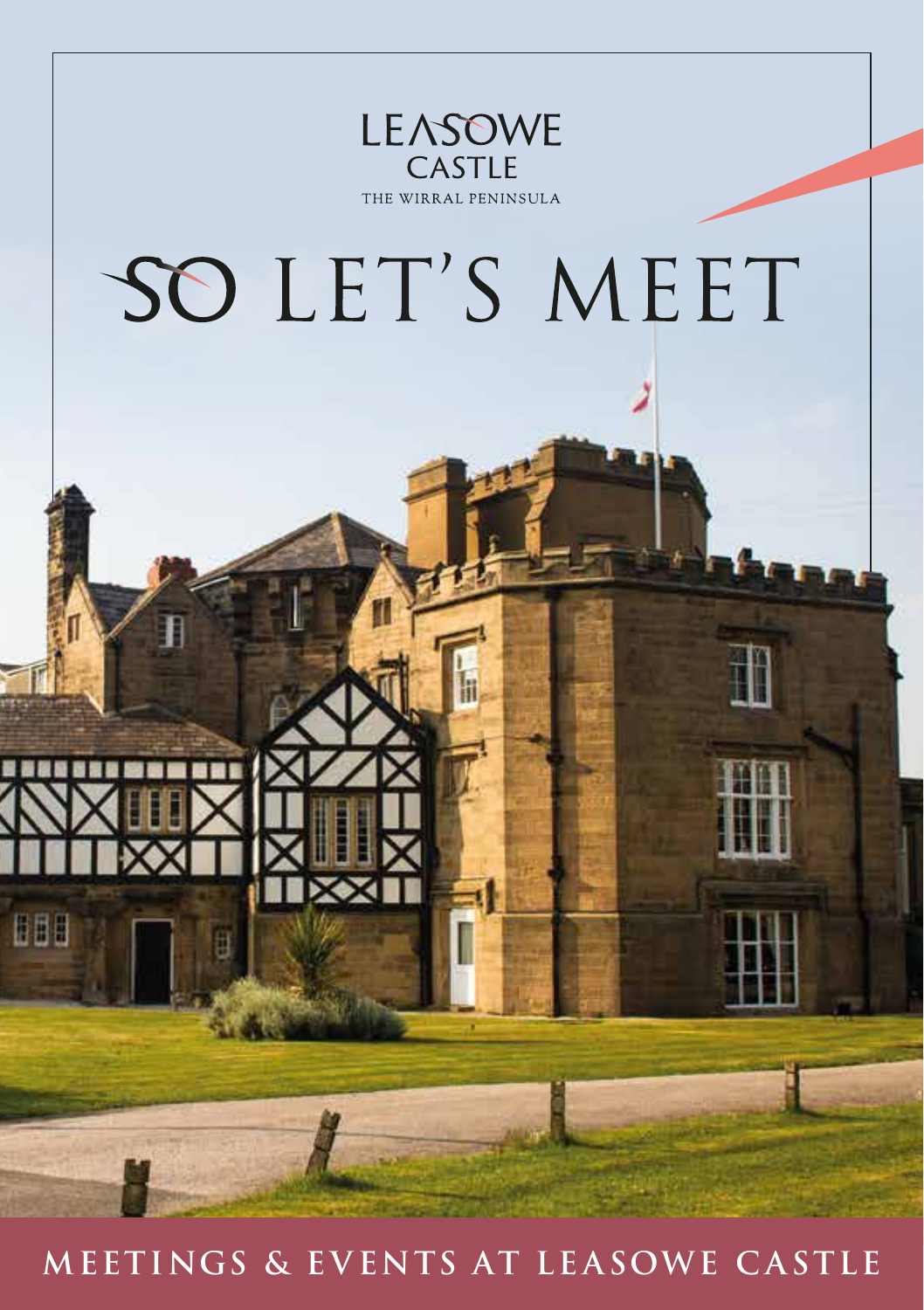## SO VERSATILE

Providing a unique and inspirational setting for meetings and conferences from 2 to 350 attendees, our convenient location to Wirral and Liverpool combined with ample free parking, excellent conference spaces and comfortable accommodation offers everything you need.

Our dedicated team of experienced event co-ordinators are available to help you plan your event and can advise on equipment requirements, menu choices, timings and other arrangements. Our team will ensure that everything runs smoothly and all attendees are looked after, leaving you to concentrate on your business.

We aim to be as flexible as possible and can tailor your event to suit your bespoke business needs. We even hire rooms for one-off meetings for just one or two hours.







#### **DAY DELEGATE PACK AGES**

#### YOUR PACKAGE INCLUDES:

Morning tea & coffee · Stationery · Flipchart & pens • Screen & projector • Hot buffet lunch served with salads & chips • Water • Afternoon tea & coffee with biscuits • Room hire

#### **24 HOUR RESIDENTIAL PACK AGES**

#### FROM £32.00 PER PERSON FROM £155.00 PER PERSON

#### YOUR PACKAGE INCLUDES ALL OF THE DAY DFI FGATE PACKAGE, ALONG WITH:

Three course evening meal in Brasserie 1593 • Overnight accommodation • Full English breakfast

#### **OPTIONAL EXTR AS**

Fruit / healthy snacks (nuts, protein bars) £3.50 PER PERSON Bacon / sausage baps on arrival £3.50 PER PERSON

Fruit smoothies £4.50 PER PERSON

Afternoon tea added to meeting £9.50 PER PERSON

#### CALL **0151 606 9191** TO BOOK OR EMAIL **SALES@LEASOWECASTLE.COM**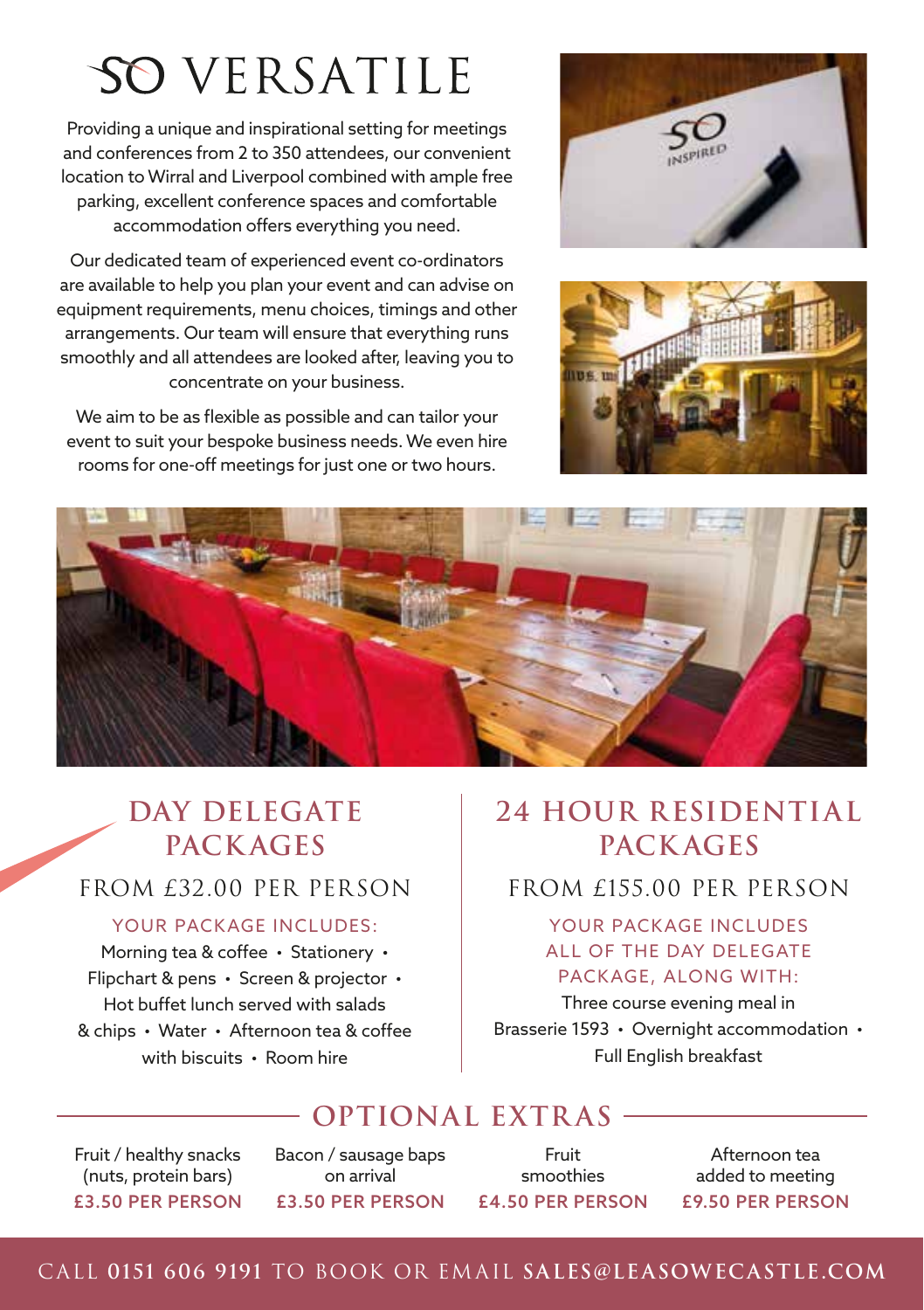### EVENT CAPACITIES

|                                     | <b>THEATRE</b><br><b>STYLE</b> | <b>BOARD</b><br><b>ROOM</b><br>$\ddot{\phantom{a}}$ | <b>CABARET</b> | <b>U-SHAPE</b><br>$\bullet\bullet\bullet$ | <b>CLASS</b><br><b>ROOM</b><br>$\bullet\bullet\bullet$<br>$$ | <b>OPEN</b><br><b>SQUARE</b><br><br>$\ddot{\cdot}$<br>۰ | LUNCH /<br><b>DINNER</b><br>۰ |
|-------------------------------------|--------------------------------|-----------------------------------------------------|----------------|-------------------------------------------|--------------------------------------------------------------|---------------------------------------------------------|-------------------------------|
| <b>ROOM</b>                         | <br><br>                       | I:                                                  | <b>SAN</b>     | <b>B</b><br>$\vdots$                      | $\bullet\bullet\bullet$                                      | ٠<br>0.0.0.0                                            |                               |
| <b>Castle Suite</b><br>(Whole)      | 350                            | n/a                                                 | 150            | n/a                                       | 180                                                          | n/a                                                     | 220                           |
| <b>Castle Suite</b><br><b>North</b> | 150                            | 40                                                  | 40             | 40                                        | 80                                                           | 45                                                      | 80                            |
| <b>Castle Suite</b><br>South        | 180                            | 50                                                  | 60             | 60                                        | 100                                                          | 65                                                      | 140                           |
| <b>Turret Suite</b>                 | 75                             | 35                                                  | 30             | 36                                        | 36                                                           | 40                                                      | 70                            |
| Margaret's<br><b>Suite</b>          | n/a                            | 36                                                  | n/a            | n/a                                       | 16                                                           | n/a                                                     | 36                            |

## ROOM HIRE CHARGES

| <b>ROOM</b>                 | <b>THEATRE</b><br><b>STYLE</b> | <b>BOARDROOM</b>                                                                                                               | <b>FULL</b><br><b>DAY</b> | <b>HALF</b><br><b>DAY</b> |
|-----------------------------|--------------------------------|--------------------------------------------------------------------------------------------------------------------------------|---------------------------|---------------------------|
| <b>Castle Suite (Whole)</b> | Ground Floor                   | Natural daylight, stage, views of golf course,<br>independent bar within room                                                  | £700                      | £500                      |
| <b>Castle Suite North</b>   | Ground Floor                   | Natural daylight, views of golf course                                                                                         | £450                      | £350                      |
| <b>Castle Suite South</b>   | Ground Floor                   | Natural daylight, stage, views of golf course,<br>independent bar within room                                                  | £450                      | £350                      |
| <b>Turret Suite</b>         | First Floor                    | Natural daylight, stage, views of golf course,<br>independent bar within room, lift to<br>first floor, upper and lower section | £350                      | £180                      |
| <b>Margaret's Suite</b>     | First Floor                    | Natural daylight, views of the castle<br>and grounds                                                                           | £200                      | £150                      |



#### **NEW - THE LODGE AT THE CASTLE** AVAILABLE TO HIRE EXCLUSIVELY FOR GROUPS, FOR BUSINESS OR PLEASURE

#### CALL **0151 606 9191** TO BOOK OR EMAIL **SALES@LEASOWECASTLE.COM**